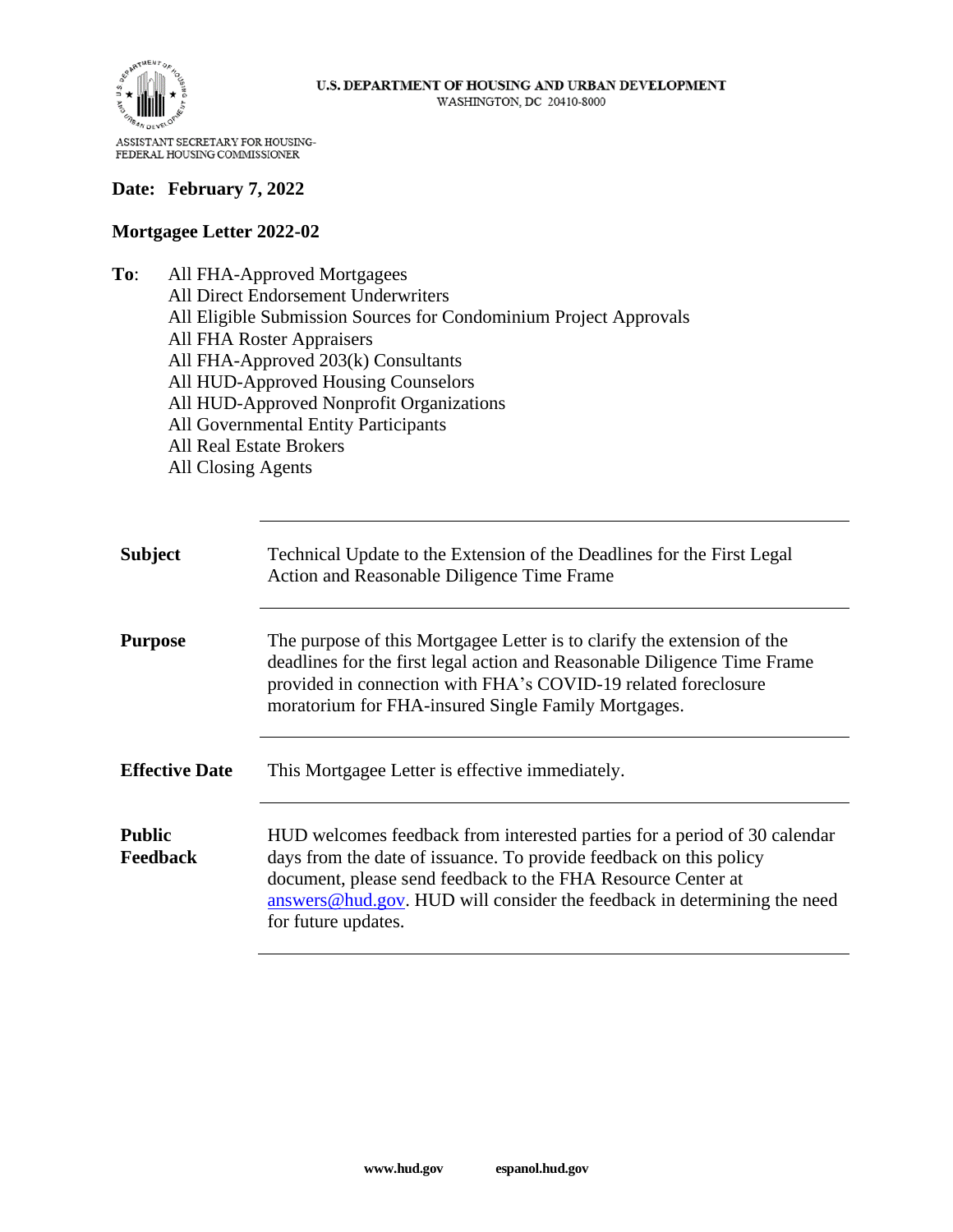| <b>Affected Topics</b> | This Mortgagee Letter updates:<br>III.A.2.o.v, Extension of First Legal Deadline, of HUD Handbook<br>4000.1, FHA Single Family Housing Policy Handbook (Handbook<br>4000.1) and<br>the Moratorium on Foreclosures and Evictions and Extension of<br>Deadlines section of Mortgagee Letter 2021-15, Extension of the<br>Foreclosure and Eviction Moratorium in Connection with the<br>Presidentially-Declared COVID-19 National Emergency, Further<br>Expansion of the COVID-19 Forbearance and the COVID-19 Home<br>Equity Conversion Mortgage (HECM) Extensions, and<br>Establishment of the COVID-19 Advance Loan Modification<br>$(COVID-19 ALM)$ .                                                                                                                                                                                                                                                                                                                                                                                                                                                              |
|------------------------|---------------------------------------------------------------------------------------------------------------------------------------------------------------------------------------------------------------------------------------------------------------------------------------------------------------------------------------------------------------------------------------------------------------------------------------------------------------------------------------------------------------------------------------------------------------------------------------------------------------------------------------------------------------------------------------------------------------------------------------------------------------------------------------------------------------------------------------------------------------------------------------------------------------------------------------------------------------------------------------------------------------------------------------------------------------------------------------------------------------------|
| <b>Background</b>      | On June 25, 2021, FHA published Mortgagee Letter 2021-15 entitled,<br>Extension of the Foreclosure and Eviction Moratorium in Connection with<br>the Presidentially-Declared COVID-19 National Emergency, Further<br>Expansion of the COVID-19 Forbearance and the COVID-19 Home Equity<br>Conversion Mortgage (HECM) Extensions, and Establishment of the<br>COVID-19 Advance Loan Modification (COVID-19 ALM) <sup>1</sup> , which, in part,<br>continued the policy to provide Mortgagees an extension to the first legal<br>deadline and Reasonable Diligence Time Frame for foreclosures on<br>delinquent FHA-insured mortgages. In that Mortgagee Letter, FHA<br>continued extending the deadlines, "to 180 Days" from the date of<br>expiration of the foreclosure moratorium. FHA's intent was to provide<br>maximum flexibility to Mortgagees impacted by the COVID-19 pandemic <sup>2</sup> .<br>In order to ensure its original intent is made clear, FHA is updating the<br>Handbook and Mortgagee Letter to clarify extensions to the first legal<br>deadline and the Reasonable Diligence Time Frame. |

<sup>&</sup>lt;sup>1</sup> For forward mortgages, the language in the Mortgagee Letter has been superseded by Handbook 4000.1. For HECMs, Mortgagee Letter 2021-15 remains in effect.

<sup>&</sup>lt;sup>2</sup> Mortgagees are reminded that automatic extensions found in Handbook 4000.1 may apply, including the automatic extension for federal regulations in section III.A.2.t.i.(D)(1)(c) such as the Consumer Financial Protection Bureau's rule on *Protections for Borrowers Affected by the COVID-19 Emergency Under the Real Estate Settlement Procedures Act (RESPA), Regulation X.* See [https://hudgov.dynamics365portals.us/knowledge-details/?code=KA-](https://hudgov.dynamics365portals.us/knowledge-details/?code=KA-05939)[05939.](https://hudgov.dynamics365portals.us/knowledge-details/?code=KA-05939)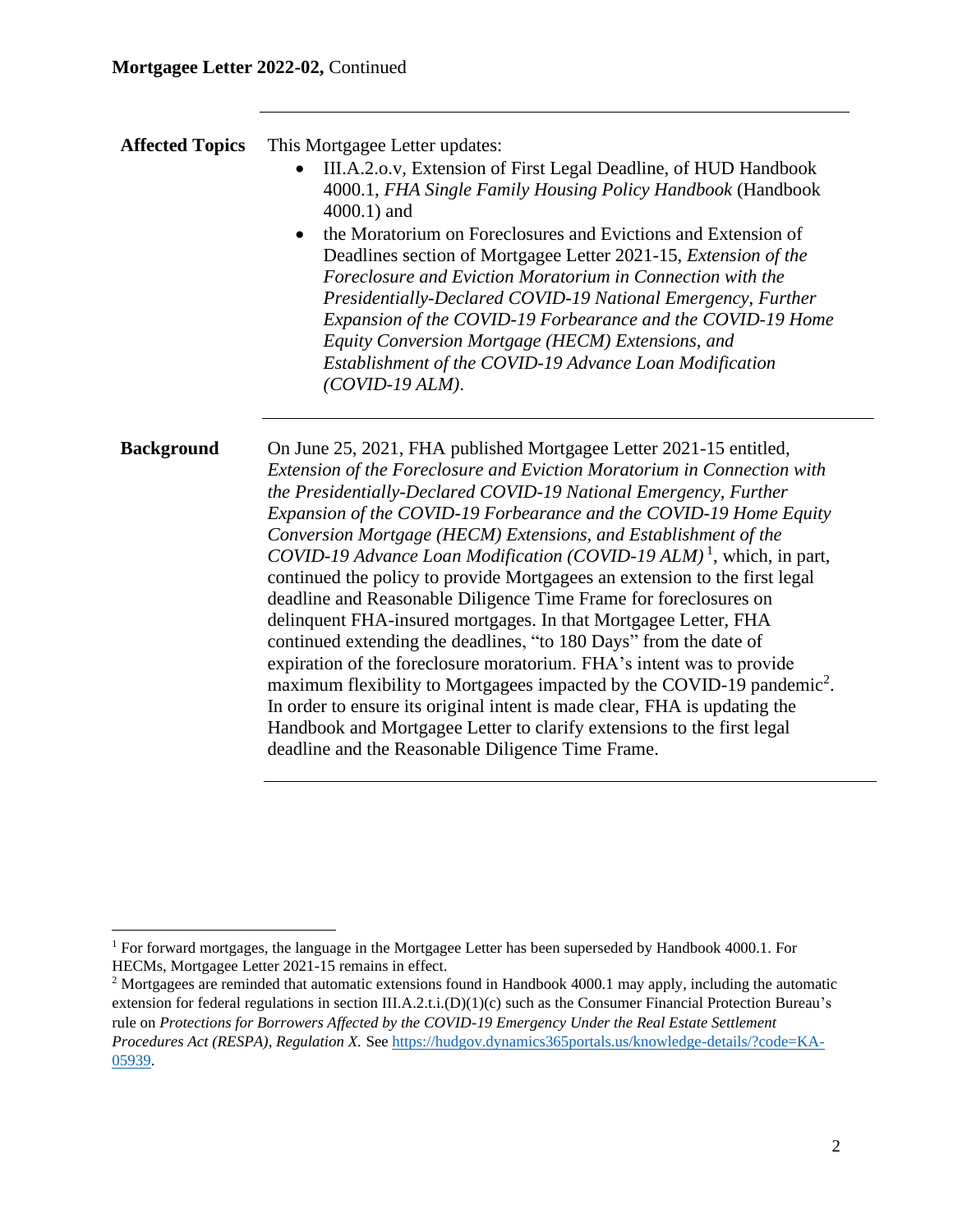| <b>Summary of</b><br><b>Changes</b>                                                                                      | This Mortgagee Letter provides a technical update to section III.A.2.o.v,<br>Extension of First Legal Deadline Date, in HUD Handbook 4000.1 and to<br>the Moratorium on Foreclosures and Evictions and Extension of Deadlines<br>section of Mortgagee Letter 2021-15.                                                                                                                                                                                                                                                                                                                                                                                                                                                                                                                                                     |
|--------------------------------------------------------------------------------------------------------------------------|---------------------------------------------------------------------------------------------------------------------------------------------------------------------------------------------------------------------------------------------------------------------------------------------------------------------------------------------------------------------------------------------------------------------------------------------------------------------------------------------------------------------------------------------------------------------------------------------------------------------------------------------------------------------------------------------------------------------------------------------------------------------------------------------------------------------------|
| <b>Single Family</b><br><b>Housing Policy</b><br><b>Handbook</b>                                                         | The following change will be incorporated into Handbook 4000.1 as<br>follows.                                                                                                                                                                                                                                                                                                                                                                                                                                                                                                                                                                                                                                                                                                                                             |
| 4000.1                                                                                                                   | <b>Extension of First Legal Deadline Date (III.A.2.o.v)</b>                                                                                                                                                                                                                                                                                                                                                                                                                                                                                                                                                                                                                                                                                                                                                               |
|                                                                                                                          | Deadlines for the first legal action and Reasonable Diligence Time Frame<br>are extended by 180 Days from the later date of either the end of the<br><b>Borrower's COVID-19 Forbearance or the expiration of the foreclosure</b><br>moratorium for FHA-insured Single Family Mortgages, except for FHA-<br>insured Mortgages secured by vacant or abandoned Properties.                                                                                                                                                                                                                                                                                                                                                                                                                                                   |
|                                                                                                                          | If the Mortgagee needs additional time to meet the first legal deadline date;<br>the Mortgagee must submit a request for extension of time to the NSC for<br><b>HUD approval via EVARS.</b>                                                                                                                                                                                                                                                                                                                                                                                                                                                                                                                                                                                                                               |
| Mortgagee<br>Letter<br>2021-15<br>Moratorium on<br><b>Foreclosures</b><br>and Evictions<br>and Extension<br>of Deadlines | Deadlines for the first legal action and Reasonable Diligence Time Frame<br>are extended by 180 days from the later date of either the end of the<br>Borrower's COVID-19 Extension period or the expiration of the foreclosure<br>moratorium for FHA insured Single Family Mortgages, except for FHA-<br>insured Mortgages secured by vacant or abandoned Properties.<br>If the Mortgagee needs additional time to meet the first legal deadline date<br>for a HECM; the Mortgagee must submit a request for extension of time to<br>the NSC for HUD approval via HERMIT.                                                                                                                                                                                                                                                 |
| (HECM)                                                                                                                   |                                                                                                                                                                                                                                                                                                                                                                                                                                                                                                                                                                                                                                                                                                                                                                                                                           |
| <b>Paperwork</b><br><b>Reduction Act</b>                                                                                 | The information collection requirements contained in this document have<br>been approved by the Office of Management and Budget (OMB) under the<br>Paperwork Reduction Act of 1995 (44 U.S.C. 3501-3520) and assigned<br>OMB control numbers 2502-0005; 2502-0059; 2502-0117; 2502-0189;<br>2502-0302; 2502-0306; 2502-0322; 2502-0358; 2502-0404; 2502-0414;<br>2502-0429; 2502-0494; 2502-0496; 2502-0525; 2502-0527; 2502-0538;<br>2502-0540; 2502-0556; 2502-0561; 2502-0566; 2502-0570; 2502-0583;<br>2502-0584; 2502-0589; 2502-0595; 2502-0600; 2502-0610; and 2502-0611.<br>In accordance with the Paperwork Reduction Act, HUD may not conduct or<br>sponsor, and a person is not required to respond to, a collection of<br>information unless the collection displays a currently valid OMB control<br>number. |